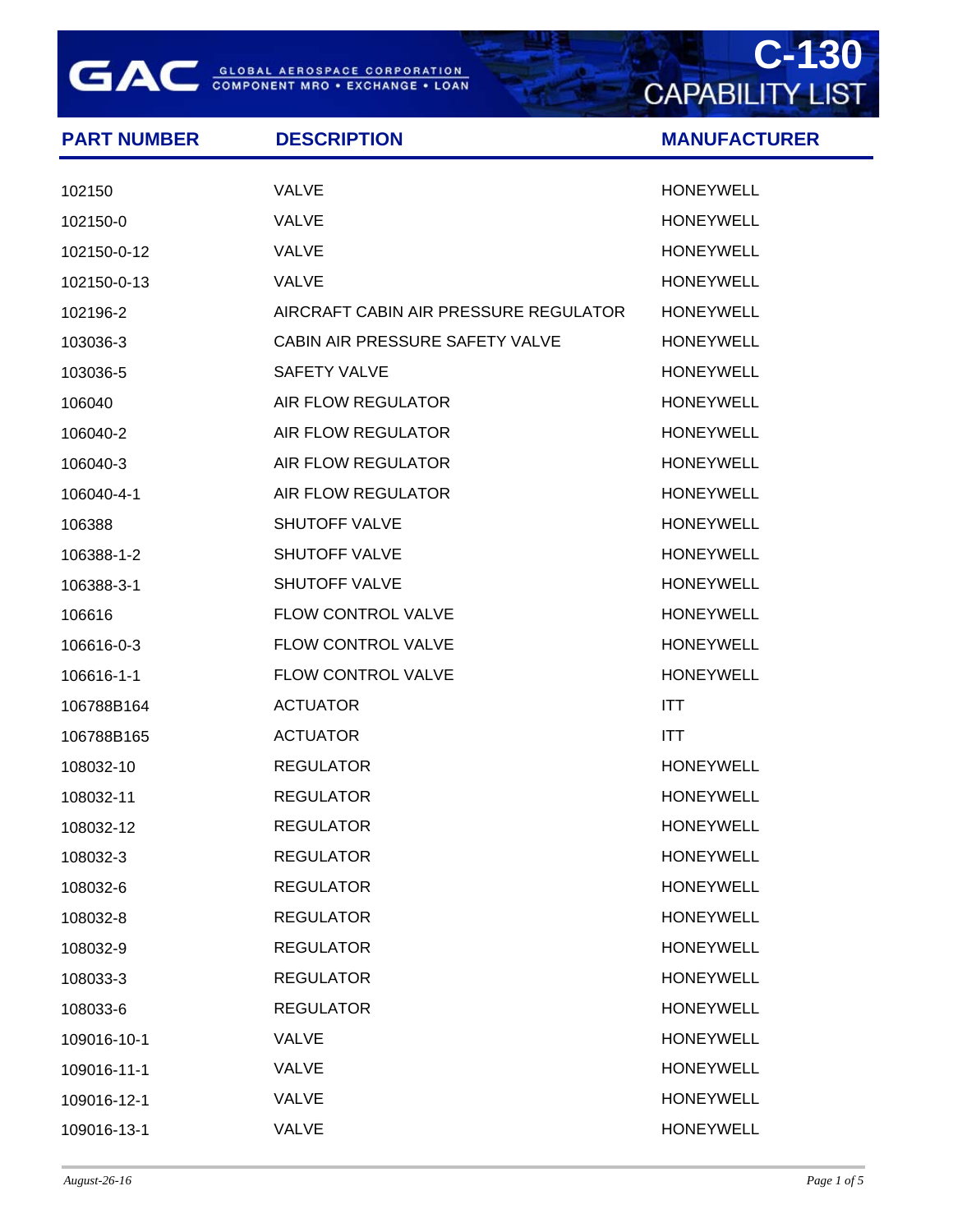| <b>PART NUMBER</b> | <b>DESCRIPTION</b>          | <b>MANUFACTURER</b> |
|--------------------|-----------------------------|---------------------|
| 109016-14-1        | <b>VALVE</b>                | <b>HONEYWELL</b>    |
| 109016-2-3         | UNLOADING AIR SHUTOFF VALVE | <b>HONEYWELL</b>    |
| 109016-3-3         | UNLOADING AIR SHUTOFF VALVE | <b>HONEYWELL</b>    |
| 109016-7           | UNLOADING AIR SHUTOFF VALVE | <b>HONEYWELL</b>    |
| 109710-1-1         | SHUT-OFF VALVE              | <b>HONEYWELL</b>    |
| 109710-2-1         | SHUT-OFF VALVE              | <b>HONEYWELL</b>    |
| 109710-3-1         | SHUT-OFF VALVE              | <b>HONEYWELL</b>    |
| 109710-4-1         | SHUT-OFF VALVE              | <b>HONEYWELL</b>    |
| 109710-5-1         | SHUT-OFF VALVE              | <b>HONEYWELL</b>    |
| 109710-6-1         | SHUT-OFF VALVE              | <b>HONEYWELL</b>    |
| 109710-7-1         | SHUT-OFF VALVE              | <b>HONEYWELL</b>    |
| 109710-8-1         | SHUT-OFF VALVE              | <b>HONEYWELL</b>    |
| 109710-9-1         | SHUT-OFF VALVE              | <b>HONEYWELL</b>    |
| 12720-1            | VALVE, STICK TRIM CONTROL   | <b>STERER</b>       |
| 12720-11           | VALVE, STICK TRIM CONTROL   | <b>STERER</b>       |
| 12720-2            | VALVE, STICK TRIM CONTROL   | <b>STERER</b>       |
| 12720-21           | VALVE, STICK TRIM CONTROL   | <b>STERER</b>       |
| 130156-1           | <b>AIR CHECK VALVE</b>      | <b>HONEYWELL</b>    |
| 203430             | <b>COOLING TURBINES</b>     | <b>HONEYWELL</b>    |
| 203430             | AIRCRAFT COOLING TURBINE    | <b>HONEYWELL</b>    |
| 203430-1           | <b>COOLING TURBINES</b>     | <b>HONEYWELL</b>    |
| 203430-4           | AIRCRAFT COOLING TURBINE    | <b>HONEYWELL</b>    |
| 203430-4-1         | <b>COOLING TURBINES</b>     | <b>HONEYWELL</b>    |
| 203720-1           | AIR CYCLE MACHINE           | <b>HONEYWELL</b>    |
| 203720-2           | AIR CYCLE MACHINE           | <b>HONEYWELL</b>    |
| 203720-3-1         | AIR CYCLE MACHINE           | <b>HONEYWELL</b>    |
| 203745-3           | AIR CYCLE MACHINE           | <b>HONEYWELL</b>    |
| 203745-3-1         | <b>AIR CYCLE MACHINE</b>    | <b>HONEYWELL</b>    |
| 203745-4           | <b>AIR CYCLE MACHINE</b>    | <b>HONEYWELL</b>    |
| 203880-2           | AIR CYCLE MACHINE           | <b>HONEYWELL</b>    |
| 203880-2-2         | AIR CYCLE MACHINE           | <b>HONEYWELL</b>    |
| 203880-3           | AIR CYCLE MACHINE           | <b>HONEYWELL</b>    |
| 320362-3-1         | VALVE, SOLENOID             | <b>HONEYWELL</b>    |
| 3213722-1-1        | <b>REGULATING VALVE</b>     | <b>HONEYWELL</b>    |
| 3213722-2-1        | <b>REGULATING VALVE</b>     | <b>HONEYWELL</b>    |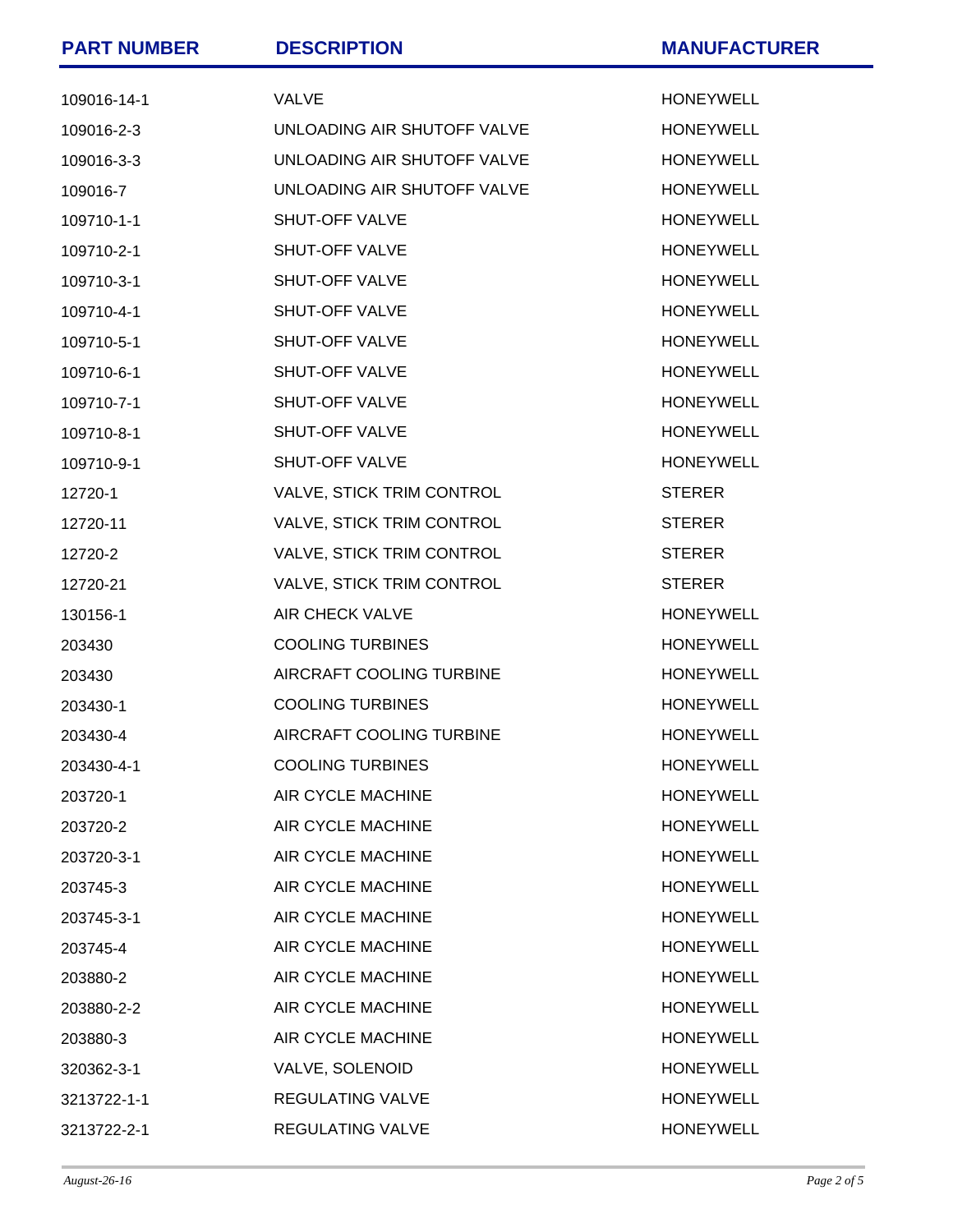| <b>PART NUMBER</b> | <b>DESCRIPTION</b>             | <b>MANUFACTURER</b>    |
|--------------------|--------------------------------|------------------------|
| 3213722-3-1        | <b>REGULATING VALVE</b>        | <b>HONEYWELL</b>       |
| 3213722-5-1        | REGULATING VALVE               | <b>HONEYWELL</b>       |
| 321502-4-1         | SHUT-OFF VALVE                 | <b>HONEYWELL</b>       |
| 34470              | <b>VALVE</b>                   | <b>HONEYWELL</b>       |
| 3505786-1          | AIR TURBINE STARTER            | <b>HONEYWELL</b>       |
| 36E165-2QC         | AIR TURBINE STARTER            | <b>PARKER</b>          |
| 36E84-18           | AIR TURBINE STARTER            | <b>PARKER HANNIFIN</b> |
| 376269-7           | <b>VALVE</b>                   | <b>HONEYWELL</b>       |
| 38E73-4A           | <b>CONTROL VALVE</b>           | <b>PARKER</b>          |
| 38E73-6A           | <b>AIR CONTROL VALVE</b>       | <b>HONEYWELL</b>       |
| 38E73-7A           | AIR CONTROL VALVE              | <b>HONEYWELL</b>       |
| 392122-1           | <b>VALVE</b>                   | <b>HONEYWELL</b>       |
| 392122-1           | <b>SHUTOFF VALVE</b>           | <b>HONEYWELL</b>       |
| 392122-1-1         | <b>SHUTOFF VALVE</b>           | <b>HONEYWELL</b>       |
| 3960308-1-1        | <b>VALVE</b>                   | <b>HONEYWELL</b>       |
| 3960308-2-1        | <b>VALVE</b>                   | <b>HONEYWELL</b>       |
| 396308-1-1         | VALVE, SHUT-OFF                | <b>HONEYWELL</b>       |
| 396308-2-1         | VALVE, SHUT-OFF                | <b>HONEYWELL</b>       |
| 396308-2-2         | VALVE, SHUT-OFF                | <b>HONEYWELL</b>       |
| 396308-3-1         | VALVE, SHUT-OFF                | <b>HONEYWELL</b>       |
| 398648-1-1         | TEMP. CONTROL VALVE            | <b>HONEYWELL</b>       |
| 398648-1-2         | <b>TEMP. CONTROL VALVE</b>     | <b>HONEYWELL</b>       |
| 398650-1-1         | VALVE, SHUT-OFF                | <b>HONEYWELL</b>       |
| 398652-1-1         | ELEC. DIVERTER VALVE           | <b>HONEYWELL</b>       |
| 398654-1-1         | <b>BUTTERFLY SHUTOFF VALVE</b> | <b>HONEYWELL</b>       |
| 398654-1-2         | <b>BUTTERFLY SHUTOFF VALVE</b> | <b>HONEYWELL</b>       |
| 398654-1-3         | <b>BUTTERFLY SHUTOFF VALVE</b> | <b>HONEYWELL</b>       |
| 398654-1-4         | <b>BUTTERFLY SHUTOFF VALVE</b> | <b>HONEYWELL</b>       |
| 570527             | <b>HYDRAULIC PUMP</b>          | <b>VICKERS</b>         |
| 571925-1-1         | AIR CYCLE MACHINE              | <b>HONEYWELL</b>       |
| 571925-2-1         | AIR CYCLE MACHINE              | <b>HONEYWELL</b>       |
| 571925-3-1         | AIR CYCLE MACHINE              | <b>HONEYWELL</b>       |
| 610354             | <b>HYDRAULIC PUMP</b>          | <b>VICKERS</b>         |
| 66039              | <b>HYDRAULIC PUMP</b>          | <b>PARKER</b>          |
| 66039-01           | <b>HYDRAULIC PUMP</b>          | <b>PARKER</b>          |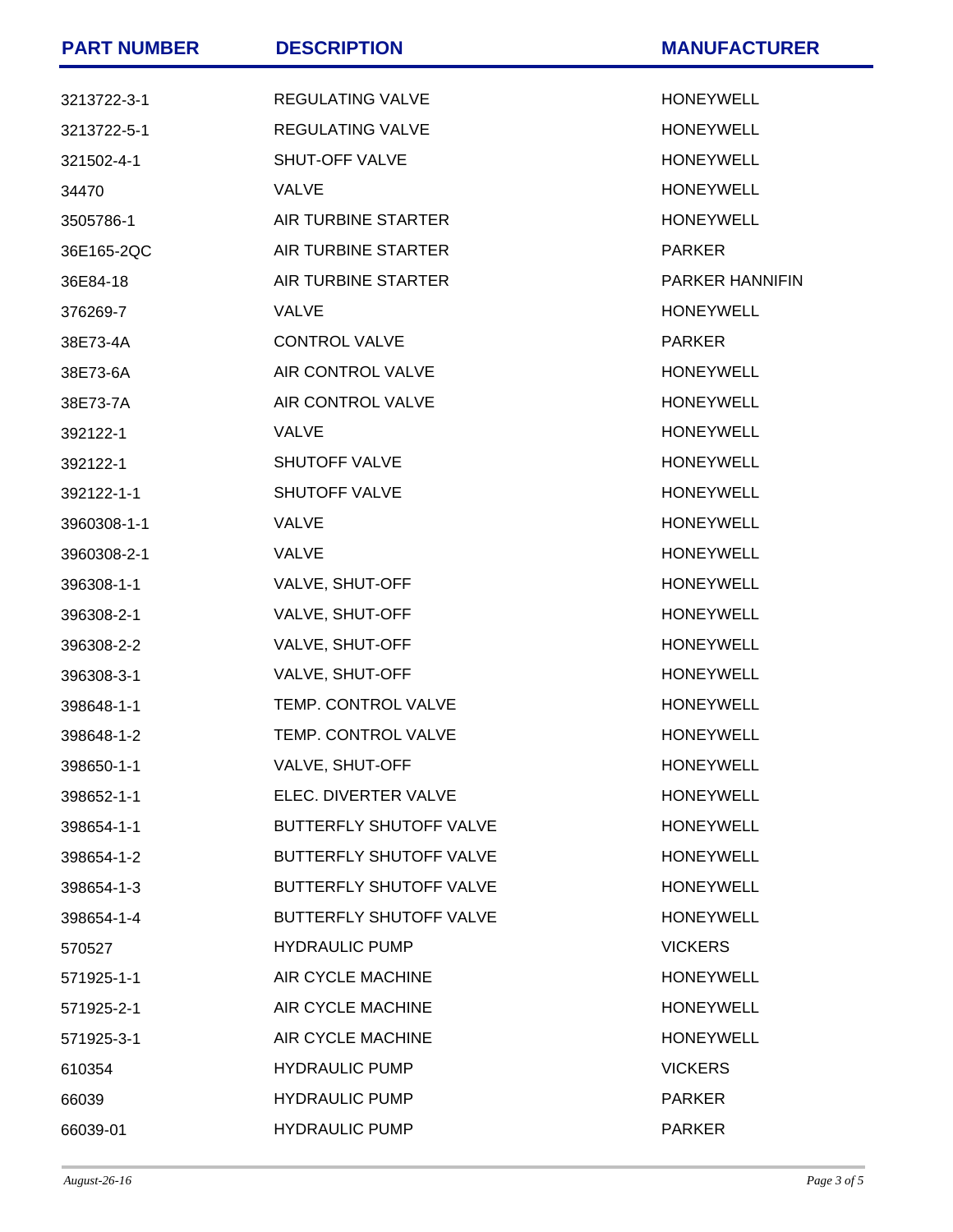| <b>PART NUMBER</b>   | <b>DESCRIPTION</b>                     | <b>MANUFACTURER</b>   |
|----------------------|----------------------------------------|-----------------------|
| 66039-02             | <b>HYDRAULIC PUMP</b>                  | <b>PARKER</b>         |
| 67-2734-001          | DUAL BUTTERFLY MOTOR OPERATED VALVE    | <b>HONEYWELL</b>      |
| 67-2735-001          | DUAL BUTTERFLY MOTOR OPERATED VALVE    | <b>HONEYWELL</b>      |
| 695960-1             | <b>ACTUATOR SCREW-JACK</b>             | <b>CALCO CONTROLS</b> |
| 695960-3             | <b>ACTUATOR SCREW-JACK</b>             | <b>CALCO CONTROLS</b> |
| 695960-5             | <b>ACTUATOR SCREW-JACK</b>             | <b>CALCO CONTROLS</b> |
| 695960-7             | <b>ACTUATOR SCREW-JACK</b>             | <b>CALCO CONTROLS</b> |
| 8067-1A              | <b>ACTUATOR SCREW-JACK</b>             | <b>CALCO CONTROLS</b> |
| 8067-2A              | <b>ACTUATOR SCREW-JACK</b>             | <b>CALCO CONTROLS</b> |
| 8067-3A              | <b>ACTUATOR SCREW-JACK</b>             | <b>CALCO CONTROLS</b> |
| 8067-4A              | <b>ACTUATOR SCREW-JACK</b>             | <b>CALCO CONTROLS</b> |
| 81940-3              | <b>WATER SEPARATOR</b>                 | <b>HONEYWELL</b>      |
| 979470-2-1           | <b>SHUTOFF VALVE</b>                   | <b>HONEYWELL</b>      |
| <b>BYLB7606</b>      | <b>VALVE ASSY</b>                      | <b>BARBER COLEMAN</b> |
| <b>DYLZ3990</b>      | DUAL VALVE AND ACTUATOR ASSY           | <b>HONEYWELL</b>      |
| DYLZ3990-1           | DUAL VALVE AND ACTUATOR ASSY           | <b>HONEYWELL</b>      |
| DYLZ3990-2           | DUAL VALVE AND ACTUATOR ASSY           | <b>HONEYWELL</b>      |
| DYLZ3990-3           | DUAL BUTTERFLY VALVE AND ACTUATOR ASSE | <b>BARBER COLEMAN</b> |
| DYLZ3990A            | DUAL VALVE AND ACTUATOR ASSY           | <b>HONEYWELL</b>      |
| <b>DYLZ3991</b>      | DUAL VALVE AND ACTUATOR ASSY           | <b>HONEYWELL</b>      |
| DYLZ3991-1           | DUAL VALVE AND ACTUATOR ASSY           | <b>HONEYWELL</b>      |
| DYLZ3991-2           | DUAL VALVE AND ACTUATOR ASSY           | <b>HONEYWELL</b>      |
| DYLZ3991A            | DUAL VALVE AND ACTUATOR ASSY           | <b>HONEYWELL</b>      |
| EA-1045-037          | <b>HYDRAULIC PUMP</b>                  | <b>VICKERS</b>        |
| EA-1045-037-1        | <b>HYDRAULIC PUMP</b>                  | <b>VICKERS</b>        |
| EA-1045-037-1A       | <b>HYDRAULIC PUMP</b>                  | <b>VICKERS</b>        |
| EA-1045-037-2        | <b>HYDRAULIC PUMP</b>                  | <b>VICKERS</b>        |
| EA-1045-037-2A       | <b>HYDRAULIC PUMP</b>                  | <b>VICKERS</b>        |
| EA-1045-037-2B       | <b>HYDRAULIC PUMP</b>                  | <b>VICKERS</b>        |
| EA-1045-039-2A       | <b>HYDRAULIC PUMP</b>                  | <b>VICKERS</b>        |
| EA1320-442-1         | <b>HYDRAULIC PUMP</b>                  | <b>VICKERS</b>        |
| MF30-3913-25ZE-5     | <b>HYDRAULIC MOTOR</b>                 | <b>VICKERS</b>        |
| MF30-3913-25ZE-S656- | <b>HYDRAULIC MOTOR</b>                 | <b>VICKERS</b>        |
| MF30-3913-30ZE-5     | <b>HYDRAULIC MOTOR</b>                 | <b>VICKERS</b>        |
| MF30-3913-S159-2     | <b>HYDRAULIC MOTOR</b>                 | <b>VICKERS</b>        |